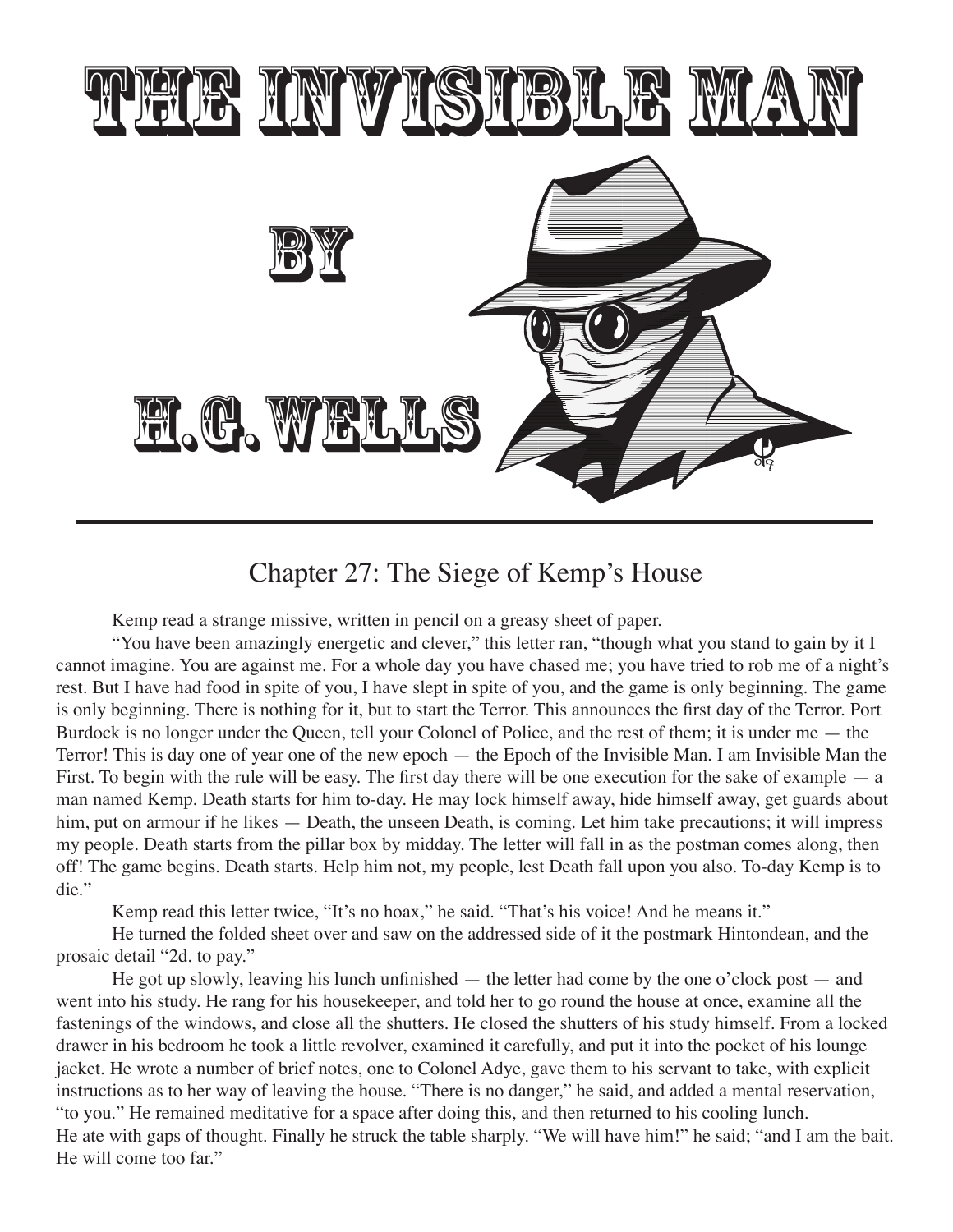He went up to the belvedere, carefully shutting every door after him. "It's a game," he said, "an odd game — but the chances are all for me, Mr. Griffin, in spite of your invisibility. Griffin contra mundum ... with a vengeance."

He stood at the window staring at the hot hillside. "He must get food every day — and I don't envy him. Did he really sleep last night? Out in the open somewhere — secure from collisions. I wish we could get some good cold wet weather instead of the heat.

"He may be watching me now."

He went close to the window. Something rapped smartly against the brickwork over the frame, and made him start violently back.

"I'm getting nervous," said Kemp. But it was five minutes before he went to the window again. "It must have been a sparrow," he said.

Presently he heard the front-door bell ringing, and hurried downstairs. He unbolted and unlocked the door, examined the chain, put it up, and opened cautiously without showing himself. A familiar voice hailed him. It was Adye.

"Your servant's been assaulted, Kemp," he said round the door.

"What!" exclaimed Kemp.

"Had that note of yours taken away from her. He's close about here. Let me in."

Kemp released the chain, and Adye entered through as narrow an opening as possible. He stood in the hall, looking with infinite relief at Kemp refastening the door. "Note was snatched out of her hand. Scared her horribly. She's down at the station. Hysterics. He's close here. What was it about?"

Kemp swore.

"What a fool I was," said Kemp. "I might have known. It's not an hour's walk from Hintondean. Already?"

"What's up?" said Adye.

"Look here!" said Kemp, and led the way into his study. He handed Adye the Invisible Man's letter. Adye read it and whistled softly. "And you  $-$  ?" said Adye.

"Proposed a trap — like a fool," said Kemp, "and sent my proposal out by a maid servant. To him." Adye followed Kemp's profanity.

"He'll clear out," said Adye.

"Not he," said Kemp.

A resounding smash of glass came from upstairs. Adye had a silvery glimpse of a little revolver half out of Kemp's pocket. "It's a window, upstairs!" said Kemp, and led the way up. There came a second smash while they were still on the staircase. When they reached the study they found two of the three windows smashed, half the room littered with splintered glass, and one big flint lying on the writing table. The two men stopped in the doorway, contemplating the wreckage. Kemp swore again, and as he did so the third window went with a snap like a pistol, hung starred for a moment, and collapsed in jagged, shivering triangles into the room.

"What's this for?" said Adye.

"It's a beginning," said Kemp.

"There's no way of climbing up here?"

"Not for a cat," said Kemp.

"No shutters?"

"Not here. All the downstairs rooms — Hullo!"

Smash, and then whack of boards hit hard came from downstairs. "Confound him!" said Kemp. "That must be — yes — it's one of the bedrooms. He's going to do all the house. But he's a fool. The shutters are up, and the glass will fall outside. He'll cut his feet."

Another window proclaimed its destruction. The two men stood on the landing perplexed. "I have it!"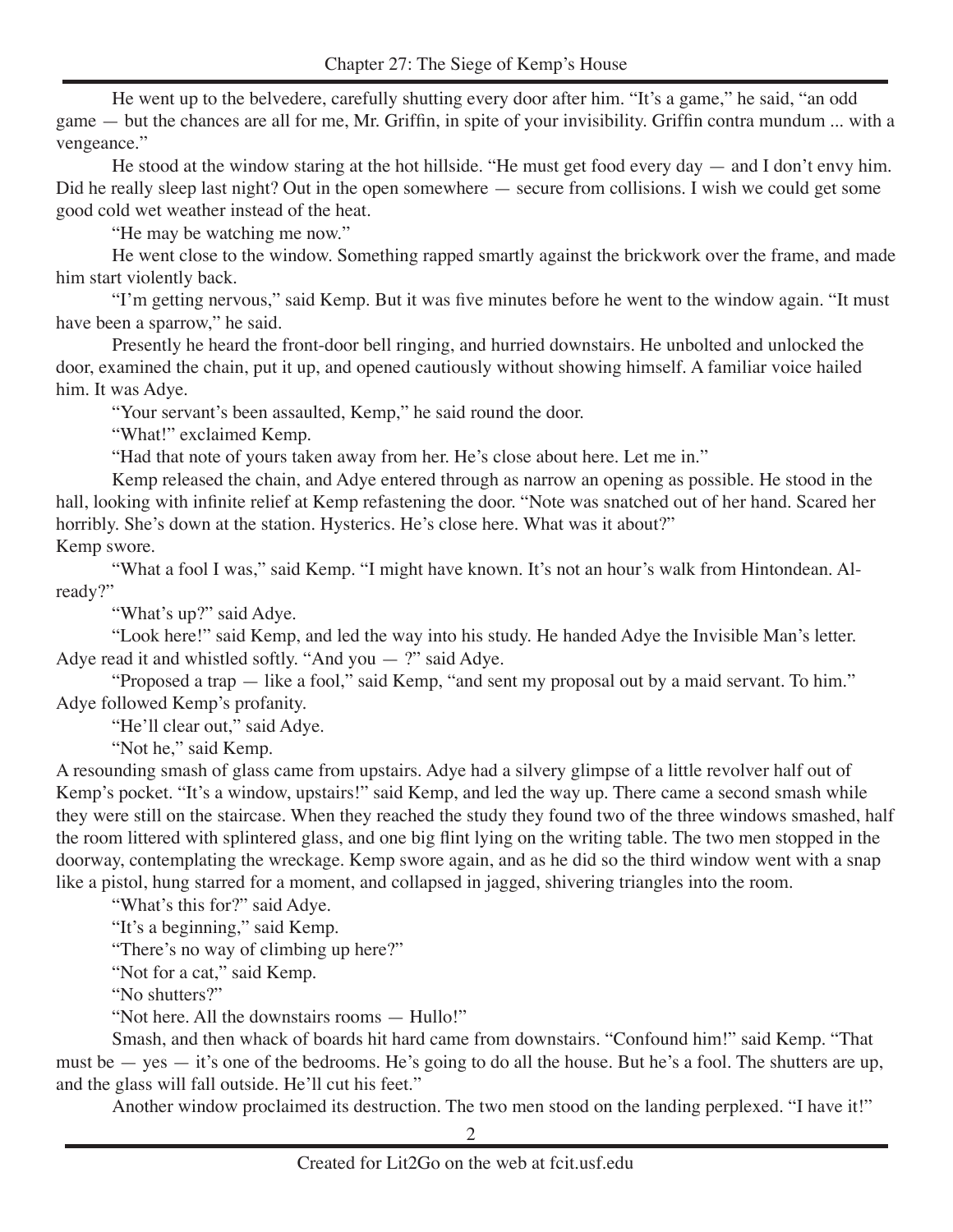said Adye. "Let me have a stick or something, and I'll go down to the station and get the bloodhounds put on. That ought to settle him! They're hard by  $-$  not ten minutes  $-$  "

Another window went the way of its fellows.

"You haven't a revolver?" asked Adye.

Kemp's hand went to his pocket. Then he hesitated. "I haven't one — at least to spare."

"I'll bring it back," said Adye, "you'll be safe here."

Kemp, ashamed of his momentary lapse from truthfulness, handed him the weapon.

"Now for the door," said Adye.

As they stood hesitating in the hall, they heard one of the first-floor bedroom windows crack and clash. Kemp went to the door and began to slip the bolts as silently as possible. His face was a little paler than usual. "You must step straight out," said Kemp. In another moment Adye was on the doorstep and the bolts were dropping back into the staples. He hesitated for a moment, feeling more comfortable with his back against the door. Then he marched, upright and square, down the steps. He crossed the lawn and approached the gate. A little breeze seemed to ripple over the grass. Something moved near him. "Stop a bit," said a Voice, and Adye stopped dead and his hand tightened on the revolver.

"Well?" said Adye, white and grim, and every nerve tense.

"Oblige me by going back to the house," said the Voice, as tense and grim as Adye's.

"Sorry," said Adye a little hoarsely, and moistened his lips with his tongue. The Voice was on his left front, he thought. Suppose he were to take his luck with a shot?

"What are you going for?" said the Voice, and there was a quick movement of the two, and a flash of sunlight from the open lip of Adye's pocket.

Adye desisted and thought. "Where I go," he said slowly, "is my own business." The words were still on his lips, when an arm came round his neck, his back felt a knee, and he was sprawling backward. He drew clumsily and fired absurdly, and in another moment he was struck in the mouth and the revolver wrested from his grip. He made a vain clutch at a slippery limb, tried to struggle up and fell back. "Damn!" said Adye. The Voice laughed. "I'd kill you now if it wasn't the waste of a bullet," it said. He saw the revolver in mid-air, six feet off, covering him.

"Well?" said Adye, sitting up.

"Get up," said the Voice.

Adye stood up.

"Attention," said the Voice, and then fiercely, "Don't try any games. Remember I can see your face if you can't see mine. You've got to go back to the house."

"He won't let me in," said Adye.

"That's a pity," said the Invisible Man. "I've got no quarrel with you."

Adye moistened his lips again. He glanced away from the barrel of the revolver and saw the sea far off very blue and dark under the midday sun, the smooth green down, the white cliff of the Head, and the multitudinous town, and suddenly he knew that life was very sweet. His eyes came back to this little metal thing hanging between heaven and earth, six yards away. "What am I to do?" he said sullenly.

"What am I to do?" asked the Invisible Man. "You will get help. The only thing is for you to go back."

"I will try. If he lets me in will you promise not to rush the door?"

"I've got no quarrel with you," said the Voice.

Kemp had hurried upstairs after letting Adye out, and now crouching among the broken glass and peering cautiously over the edge of the study window sill, he saw Adye stand parleying with the Unseen. "Why doesn't he fire?" whispered Kemp to himself. Then the revolver moved a little and the glint of the sunlight flashed in Kemp's eyes. He shaded his eyes and tried to see the source of the blinding beam.

"Surely!" he said, "Adye has given up the revolver."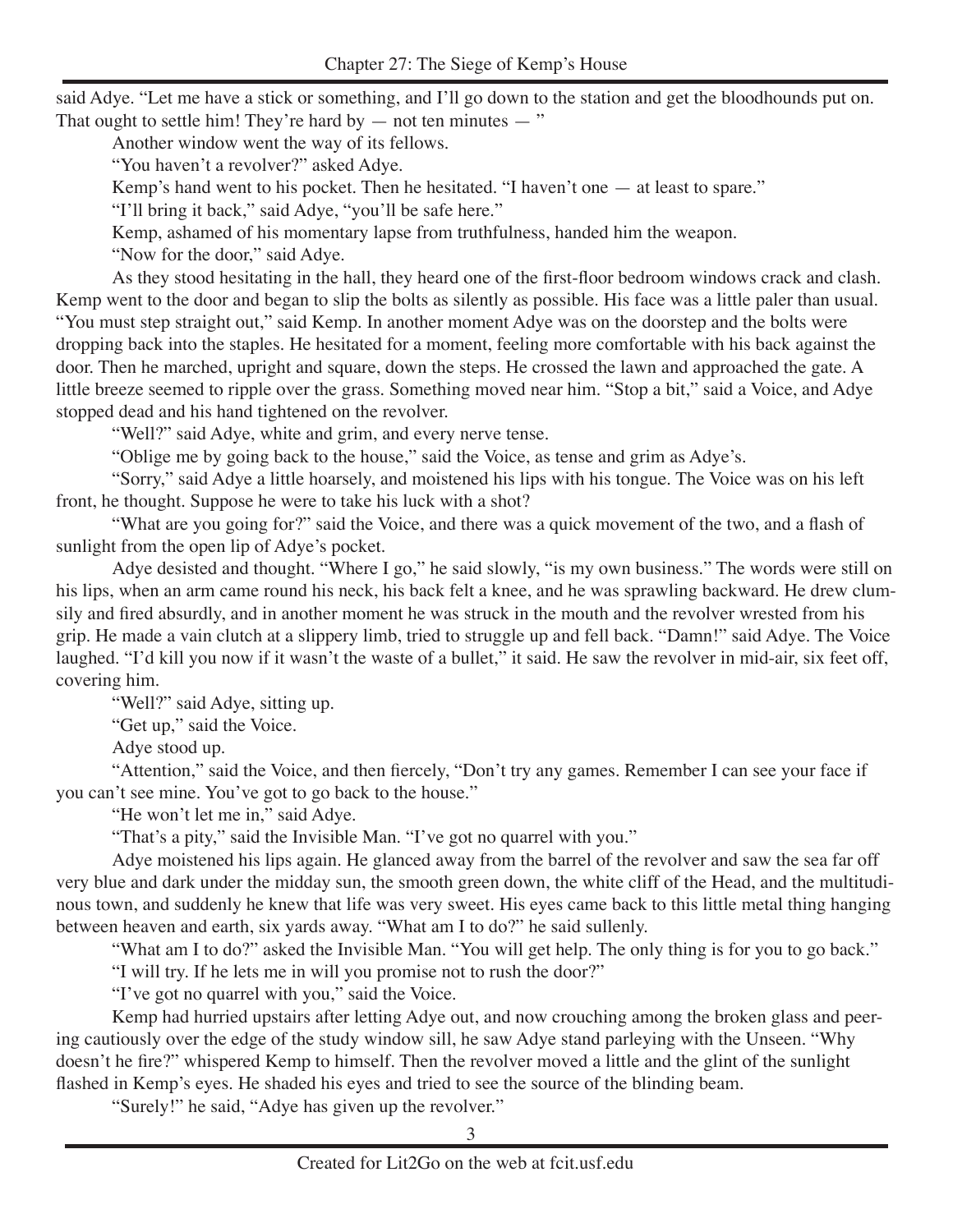"Promise not to rush the door," Adye was saying. "Don't push a winning game too far. Give a man a chance."

"You go back to the house. I tell you flatly I will not promise anything."

Adye's decision seemed suddenly made. He turned towards the house, walking slowly with his hands behind him. Kemp watched him — puzzled. The revolver vanished, flashed again into sight, vanished again, and became evident on a closer scrutiny as a little dark object following Adye. Then things happened very quickly. Adye leapt backwards, swung around, clutched at this little object, missed it, threw up his hands and fell forward on his face, leaving a little puff of blue in the air. Kemp did not hear the sound of the shot. Adye writhed, raised himself on one arm, fell forward, and lay still.

For a space Kemp remained staring at the quiet carelessness of Adye's attitude. The afternoon was very hot and still, nothing seemed stirring in all the world save a couple of yellow butterflies chasing each other through the shrubbery between the house and the road gate. Adye lay on the lawn near the gate. The blinds of all the villas down the hill-road were drawn, but in one little green summer-house was a white figure, apparently an old man asleep. Kemp scrutinised the surroundings of the house for a glimpse of the revolver, but it had vanished. His eyes came back to Adye. The game was opening well.

Then came a ringing and knocking at the front door, that grew at last tumultuous, but pursuant to Kemp's instructions the servants had locked themselves into their rooms. This was followed by a silence. Kemp sat listening and then began peering cautiously out of the three windows, one after another. He went to the staircase head and stood listening uneasily. He armed himself with his bedroom poker, and went to examine the interior fastenings of the ground-floor windows again. Everything was safe and quiet. He returned to the belvedere. Adye lay motionless over the edge of the gravel just as he had fallen. Coming along the road by the villas were the housemaid and two policemen.

Everything was deadly still. The three people seemed very slow in approaching. He wondered what his antagonist was doing.

He started. There was a smash from below. He hesitated and went downstairs again. Suddenly the house resounded with heavy blows and the splintering of wood. He heard a smash and the destructive clang of the iron fastenings of the shutters. He turned the key and opened the kitchen door. As he did so, the shutters, split and splintering, came flying inward. He stood aghast. The window frame, save for one crossbar, was still intact, but only little teeth of glass remained in the frame. The shutters had been driven in with an axe, and now the axe was descending in sweeping blows upon the window frame and the iron bars defending it. Then suddenly it leapt aside and vanished. He saw the revolver lying on the path outside, and then the little weapon sprang into the air. He dodged back. The revolver cracked just too late, and a splinter from the edge of the closing door flashed over his head. He slammed and locked the door, and as he stood outside he heard Griffin shouting and laughing. Then the blows of the axe with its splitting and smashing consequences, were resumed. Kemp stood in the passage trying to think. In a moment the Invisible Man would be in the kitchen. This door would not keep him a moment, and then —

A ringing came at the front door again. It would be the policemen. He ran into the hall, put up the chain, and drew the bolts. He made the girl speak before he dropped the chain, and the three people blundered into the house in a heap, and Kemp slammed the door again.

"The Invisible Man!" said Kemp. "He has a revolver, with two shots — left. He's killed Adye. Shot him anyhow. Didn't you see him on the lawn? He's lying there."

"Who?" said one of the policemen.

"Adye," said Kemp.

"We came in the back way," said the girl.

"What's that smashing?" asked one of the policemen.

"He's in the kitchen  $-$  or will be. He has found an axe  $-$ "